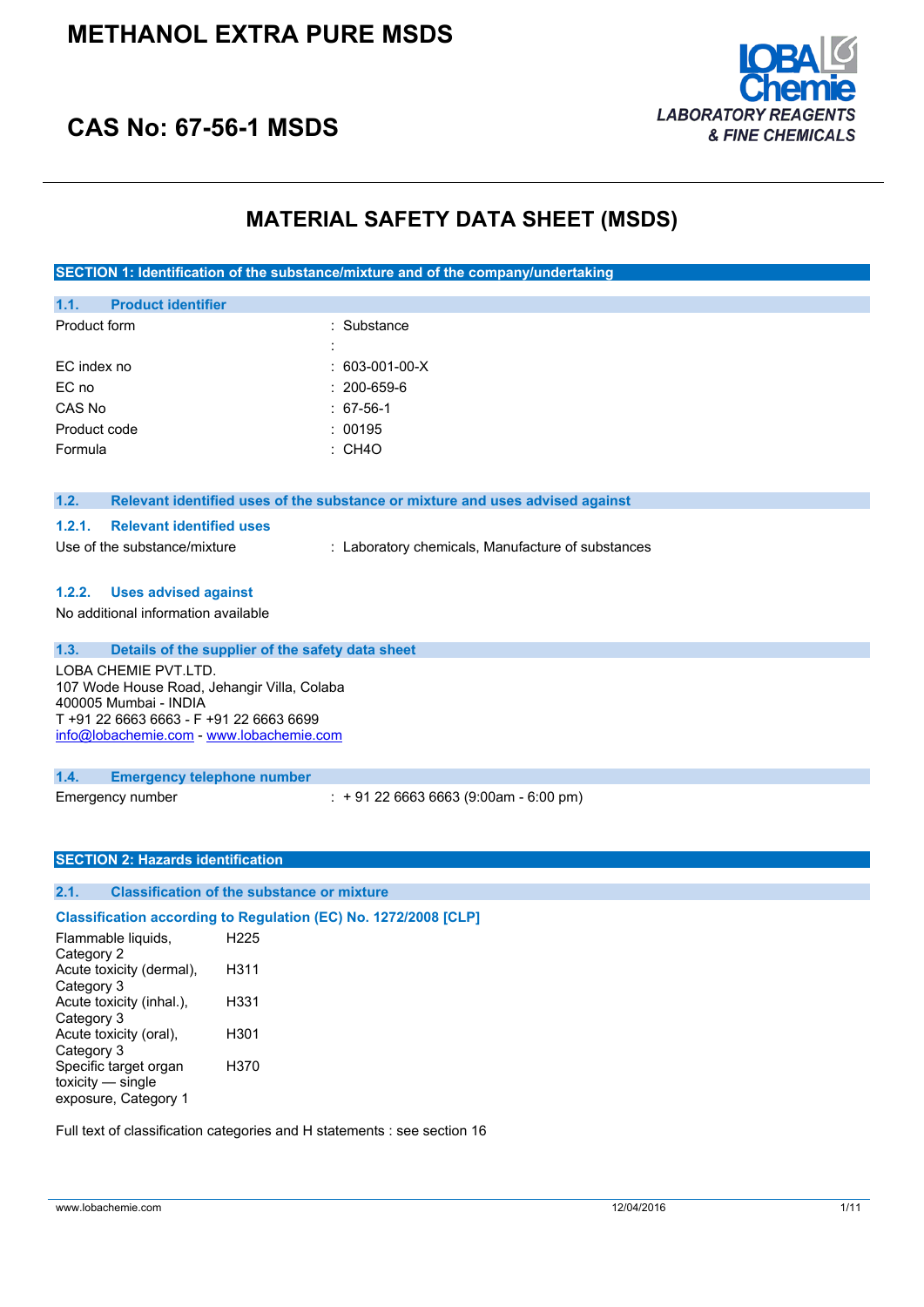#### **Classification according to Directive 67/548/EEC or 1999/45/EC**

F; T Full text of R-phrases: see section 16

**Adverse physicochemical, human health and environmental effects** No additional information available

| 2.2.<br><b>Label elements</b>                              |                                                                                                                                                                                                                                                                                                                  |
|------------------------------------------------------------|------------------------------------------------------------------------------------------------------------------------------------------------------------------------------------------------------------------------------------------------------------------------------------------------------------------|
| Labelling according to Regulation (EC) No. 1272/2008 [CLP] |                                                                                                                                                                                                                                                                                                                  |
| Hazard pictograms (CLP)                                    |                                                                                                                                                                                                                                                                                                                  |
|                                                            | GHS02<br>GHS08<br>GHS06                                                                                                                                                                                                                                                                                          |
| Signal word (CLP)                                          | : Danger                                                                                                                                                                                                                                                                                                         |
| Hazard statements (CLP)                                    | : H225 - Highly flammable liquid and vapour<br>H301+H311+H331 - Toxic if swallowed, in contact with skin or if inhaled<br>H370 - Causes damage to organs                                                                                                                                                         |
| Precautionary statements (CLP)                             | : P210 - Keep away from heat, hot surfaces, sparks, open flames and other ignition<br>sources. No smoking<br>P260 - Do not breathe vapours, dust<br>P280 - Wear protective gloves, face protection, eye protection<br>P301+P310 - IF SWALLOWED: Immediately call a doctor<br>P311 - Call a POISON CENTER/doctor/ |

#### **2.3. Other hazards**

No additional information available

| <b>SECTION 3: Composition/information on ingredients</b> |                                 |  |
|----------------------------------------------------------|---------------------------------|--|
|                                                          |                                 |  |
|                                                          |                                 |  |
|                                                          | : METHANOL EXTRA PURE           |  |
|                                                          | $: 67-56-1$                     |  |
|                                                          | $: 200 - 659 - 6$               |  |
|                                                          | $: 603-001-00-X$                |  |
|                                                          |                                 |  |
|                                                          | <b>Substance</b><br>EC index no |  |

Full text of R- and H-phrases: see section 16

**3.2. Mixture** Not applicable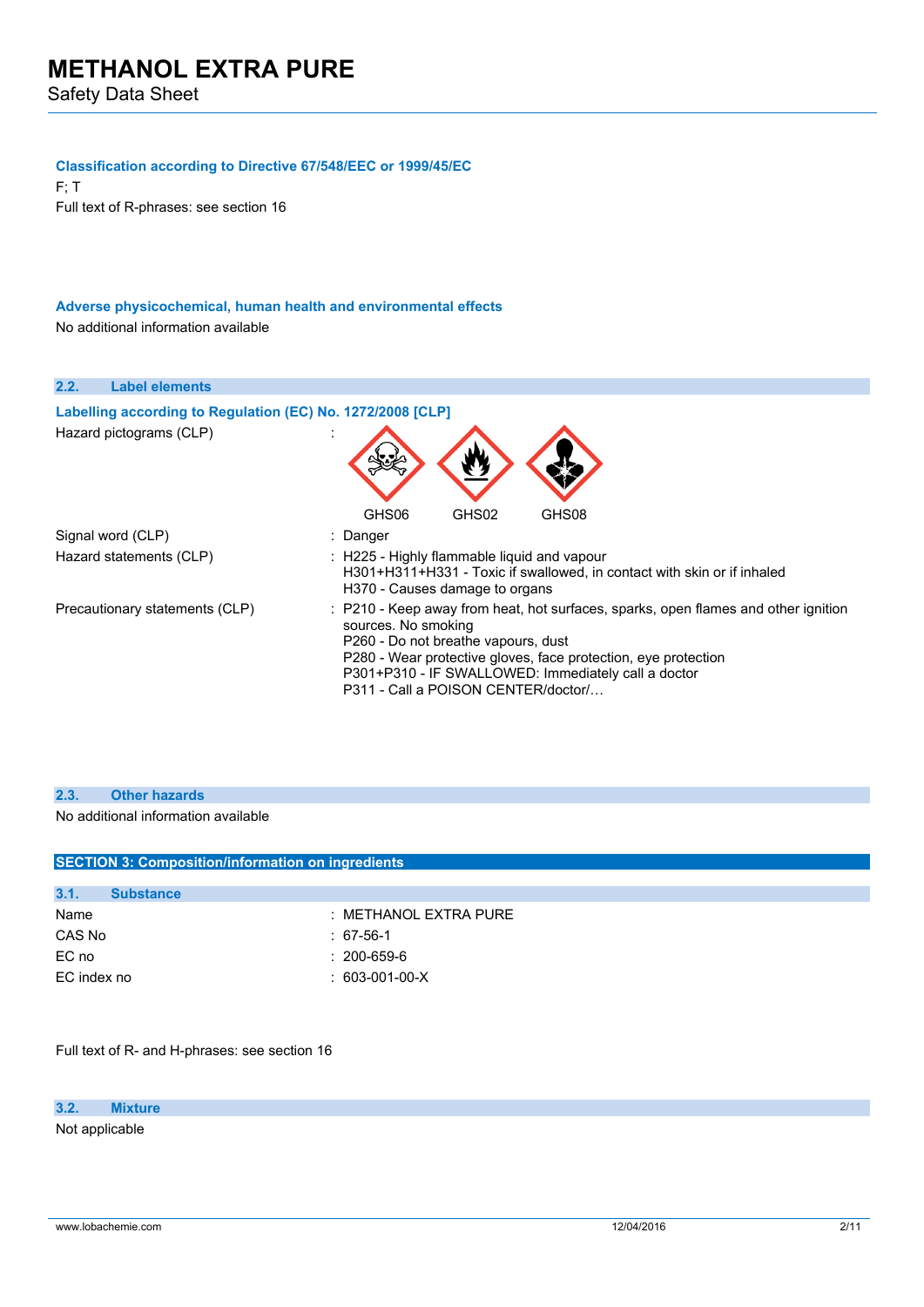Safety Data Sheet

### **SECTION 4: First aid measures**

| 4.1.<br><b>Description of first aid measures</b><br>: Call a POISON CENTER or doctor/physician.<br>First-aid measures general<br>First-aid measures after inhalation<br>: Remove victim to fresh air and keep at rest in a position comfortable for breathing.<br>: Wash with plenty of soap and water. Wash contaminated clothing before reuse. Get<br>First-aid measures after skin contact<br>immediate medical advice/attention.<br>First-aid measures after eye contact<br>Remove contact lenses, if present and easy to do. Continue rinsing. Rinse cautiously<br>with water for several minutes. |  |
|---------------------------------------------------------------------------------------------------------------------------------------------------------------------------------------------------------------------------------------------------------------------------------------------------------------------------------------------------------------------------------------------------------------------------------------------------------------------------------------------------------------------------------------------------------------------------------------------------------|--|
|                                                                                                                                                                                                                                                                                                                                                                                                                                                                                                                                                                                                         |  |
|                                                                                                                                                                                                                                                                                                                                                                                                                                                                                                                                                                                                         |  |
|                                                                                                                                                                                                                                                                                                                                                                                                                                                                                                                                                                                                         |  |
|                                                                                                                                                                                                                                                                                                                                                                                                                                                                                                                                                                                                         |  |
|                                                                                                                                                                                                                                                                                                                                                                                                                                                                                                                                                                                                         |  |
| First-aid measures after ingestion<br>Rinse mouth. Obtain emergency medical attention. Immediately call a POISON<br>CENTER or doctor/physician.                                                                                                                                                                                                                                                                                                                                                                                                                                                         |  |
| 4.2.<br>Most important symptoms and effects, both acute and delayed                                                                                                                                                                                                                                                                                                                                                                                                                                                                                                                                     |  |
| Symptoms/injuries<br>: Causes damage to organs.                                                                                                                                                                                                                                                                                                                                                                                                                                                                                                                                                         |  |
| Symptoms/injuries after skin contact<br>: Repeated exposure to this material can result in absorption through skin causing<br>significant health hazard. Toxic in contact with skin.                                                                                                                                                                                                                                                                                                                                                                                                                    |  |
| Symptoms/injuries after ingestion<br>: Toxic if swallowed. Swallowing a small quantity of this material will result in serious<br>health hazard.                                                                                                                                                                                                                                                                                                                                                                                                                                                        |  |
| 4.3.<br>Indication of any immediate medical attention and special treatment needed                                                                                                                                                                                                                                                                                                                                                                                                                                                                                                                      |  |
| No additional information available                                                                                                                                                                                                                                                                                                                                                                                                                                                                                                                                                                     |  |
| <b>SECTION 5: Firefighting measures</b>                                                                                                                                                                                                                                                                                                                                                                                                                                                                                                                                                                 |  |
| 5.1.<br><b>Extinguishing media</b>                                                                                                                                                                                                                                                                                                                                                                                                                                                                                                                                                                      |  |
| Suitable extinguishing media<br>: Carbon dioxide. Dry powder. Foam. Water spray.                                                                                                                                                                                                                                                                                                                                                                                                                                                                                                                        |  |
| Unsuitable extinguishing media<br>: Do not use extinguishing media containing water.                                                                                                                                                                                                                                                                                                                                                                                                                                                                                                                    |  |
|                                                                                                                                                                                                                                                                                                                                                                                                                                                                                                                                                                                                         |  |
| 5.2.<br>Special hazards arising from the substance or mixture                                                                                                                                                                                                                                                                                                                                                                                                                                                                                                                                           |  |
| Fire hazard<br>: Highly flammable liquid and vapour.                                                                                                                                                                                                                                                                                                                                                                                                                                                                                                                                                    |  |
| Explosion hazard<br>: May form flammable/explosive vapour-air mixture.                                                                                                                                                                                                                                                                                                                                                                                                                                                                                                                                  |  |
|                                                                                                                                                                                                                                                                                                                                                                                                                                                                                                                                                                                                         |  |
| 5.3.<br><b>Advice for firefighters</b>                                                                                                                                                                                                                                                                                                                                                                                                                                                                                                                                                                  |  |
| Protection during firefighting<br>Do not enter fire area without proper protective equipment, including respiratory<br>protection.                                                                                                                                                                                                                                                                                                                                                                                                                                                                      |  |
| <b>SECTION 6: Accidental release measures</b>                                                                                                                                                                                                                                                                                                                                                                                                                                                                                                                                                           |  |
|                                                                                                                                                                                                                                                                                                                                                                                                                                                                                                                                                                                                         |  |
|                                                                                                                                                                                                                                                                                                                                                                                                                                                                                                                                                                                                         |  |
| 6.1.<br>Personal precautions, protective equipment and emergency procedures                                                                                                                                                                                                                                                                                                                                                                                                                                                                                                                             |  |
| : Remove ignition sources. Use special care to avoid static electric charges. No naked<br>General measures<br>lights. No smoking.                                                                                                                                                                                                                                                                                                                                                                                                                                                                       |  |
|                                                                                                                                                                                                                                                                                                                                                                                                                                                                                                                                                                                                         |  |
| 6.1.1.<br>For non-emergency personnel                                                                                                                                                                                                                                                                                                                                                                                                                                                                                                                                                                   |  |
| <b>Emergency procedures</b><br>: Evacuate unnecessary personnel.                                                                                                                                                                                                                                                                                                                                                                                                                                                                                                                                        |  |
| For emergency responders<br>6.1.2.                                                                                                                                                                                                                                                                                                                                                                                                                                                                                                                                                                      |  |
| Protective equipment<br>: Use personal protective equipment as required.                                                                                                                                                                                                                                                                                                                                                                                                                                                                                                                                |  |
| : Ventilate area.<br><b>Emergency procedures</b>                                                                                                                                                                                                                                                                                                                                                                                                                                                                                                                                                        |  |
| 6.2.<br><b>Environmental precautions</b>                                                                                                                                                                                                                                                                                                                                                                                                                                                                                                                                                                |  |
| Avoid release to the environment.                                                                                                                                                                                                                                                                                                                                                                                                                                                                                                                                                                       |  |
| Methods and material for containment and cleaning up<br>6.3.                                                                                                                                                                                                                                                                                                                                                                                                                                                                                                                                            |  |

#### **6.4. Reference to other sections**

No additional information available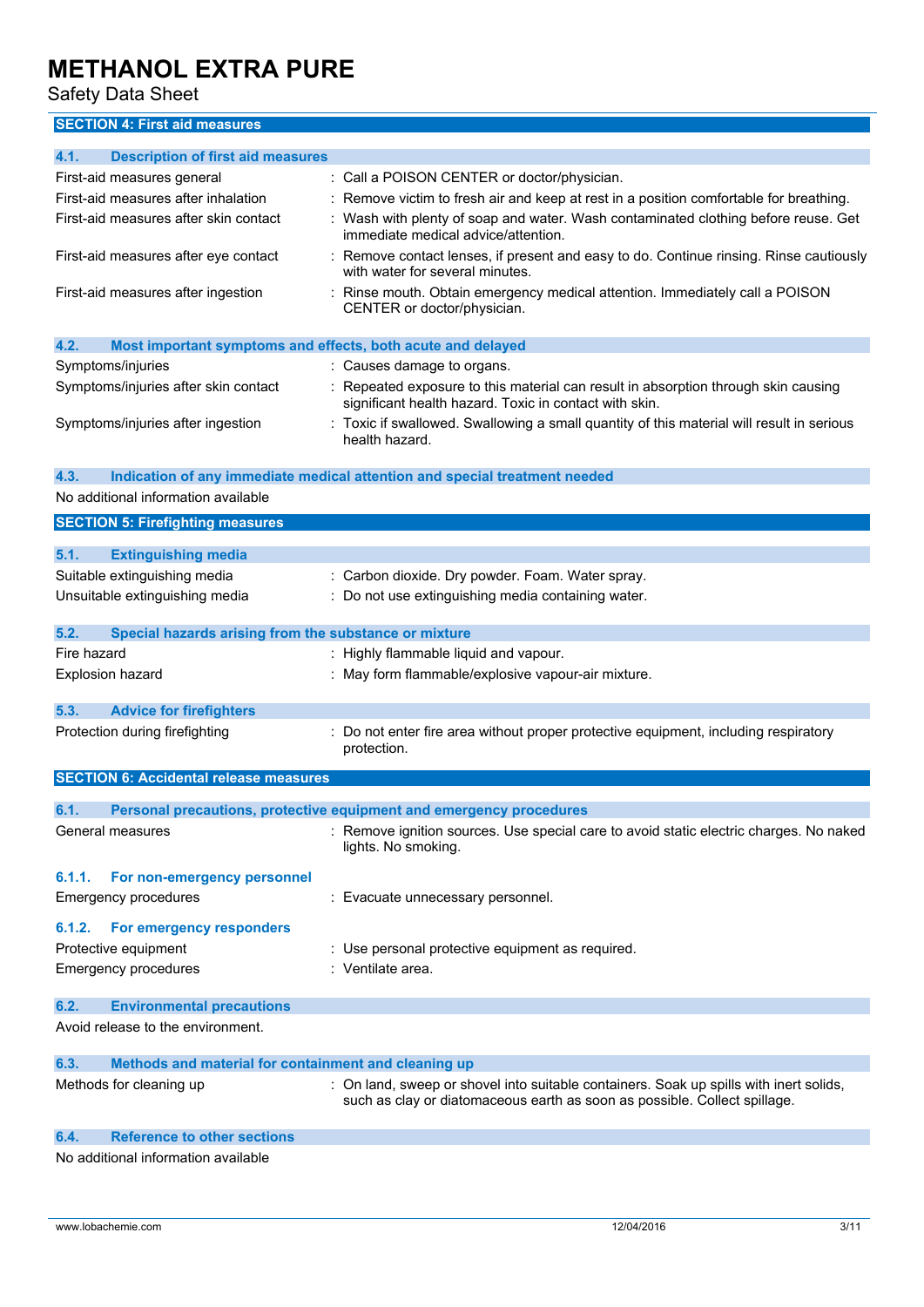Safety Data Sheet

### **SECTION 7: Handling and storage**

| 7.1.                          | <b>Precautions for safe handling</b>                         |  |                                                                                                                                                                                                                          |
|-------------------------------|--------------------------------------------------------------|--|--------------------------------------------------------------------------------------------------------------------------------------------------------------------------------------------------------------------------|
|                               | Additional hazards when processed                            |  | : Handle empty containers with care because residual vapours are flammable.                                                                                                                                              |
| Precautions for safe handling |                                                              |  | : Avoid contact with skin and eyes. Use only non-sparking tools. Do not breathe<br>vapours. Keep away from sources of ignition - No smoking. Provide good ventilation<br>in process area to prevent formation of vapour. |
|                               | Hygiene measures                                             |  | Do not eat, drink or smoke when using this product. Wash hands and other exposed<br>areas with mild soap and water before eating, drinking or smoking and when leaving<br>work.                                          |
| 7.2.                          | Conditions for safe storage, including any incompatibilities |  |                                                                                                                                                                                                                          |
|                               | Technical measures                                           |  | : Proper grounding procedures to avoid static electricity should be followed.<br>Ground/bond container and receiving equipment.                                                                                          |
| Storage conditions            |                                                              |  | : Keep in fireproof place. Keep container tightly closed.                                                                                                                                                                |
|                               | Incompatible materials                                       |  | $:$ Heat sources.                                                                                                                                                                                                        |
| 7.3.                          | <b>Specific end use(s)</b>                                   |  |                                                                                                                                                                                                                          |
|                               | No additional information available                          |  |                                                                                                                                                                                                                          |
|                               | <b>SECTION 8: Exposure controls/personal protection</b>      |  |                                                                                                                                                                                                                          |
|                               |                                                              |  |                                                                                                                                                                                                                          |
| 8.1.                          | <b>Control parameters</b>                                    |  |                                                                                                                                                                                                                          |

No additional information available

| 8.2.<br><b>Exposure controls</b>                               |                                      |
|----------------------------------------------------------------|--------------------------------------|
| Hand protection                                                | : Protective gloves                  |
| Eye protection                                                 | : Chemical goggles or safety glasses |
| Skin and body protection                                       | : Wear suitable protective clothing  |
| Respiratory protection                                         | : Wear respiratory protection        |
| <b>SECTION 9: Physical and chemical properties</b>             |                                      |
| 9.1.<br>Information on basic physical and chemical properties  |                                      |
| Physical state                                                 | : Liquid                             |
| Colour                                                         | Colourless.                          |
| Odour                                                          | characteristic.                      |
| Odour threshold                                                | : No data available                  |
| pH                                                             | : No data available                  |
| Relative evaporation rate (butylacetate=1) : No data available |                                      |
| Melting point                                                  | $: -98 °C$                           |
| Freezing point                                                 | : No data available                  |
| Boiling point                                                  | : $64.7^{\circ}$ C                   |
| Flash point                                                    | : 11 $^{\circ}$ C                    |
|                                                                |                                      |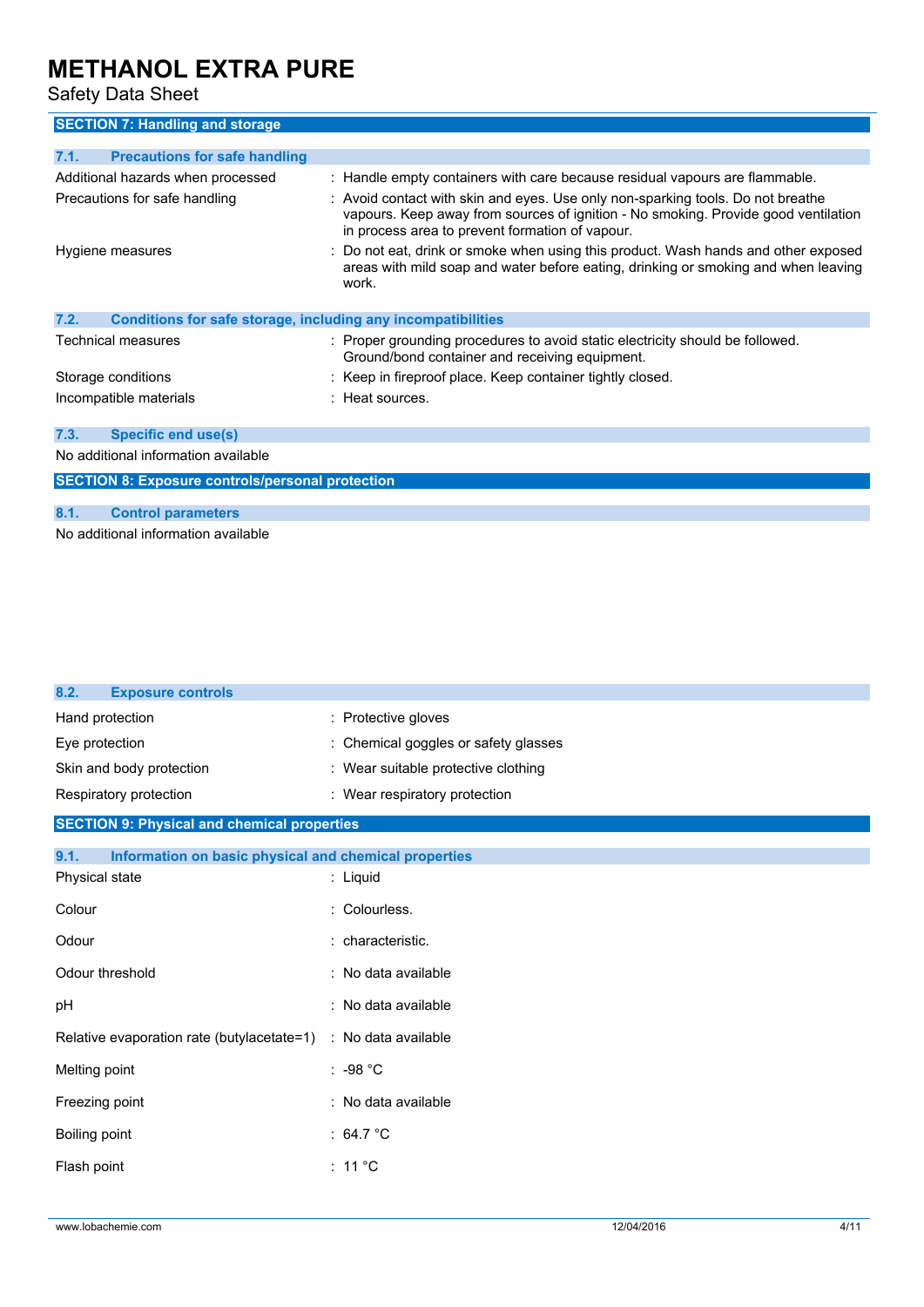| JUILLY DULU UIILLI                                                                        |                                                                                                |
|-------------------------------------------------------------------------------------------|------------------------------------------------------------------------------------------------|
| Auto-ignition temperature                                                                 | : No data available                                                                            |
| Decomposition temperature                                                                 | : No data available                                                                            |
| Flammability (solid, gas)                                                                 | Highly flammable liquid and vapour.<br>Highly flammable liquid and vapour                      |
| Vapour pressure                                                                           | : $96.5$ at 20 $^{\circ}$ C                                                                    |
| Relative vapour density at 20 °C                                                          | : No data available                                                                            |
| Relative density                                                                          | : No data available                                                                            |
| Density<br>Relative gas density<br>Solubility                                             | : $0.8$ g/cm <sup>3</sup><br>: 1.1<br>Water: Complete<br>÷                                     |
| Log Pow                                                                                   | : No data available                                                                            |
| Viscosity, kinematic                                                                      | : No data available                                                                            |
| Viscosity, dynamic                                                                        | : No data available                                                                            |
| <b>Explosive properties</b>                                                               | : No data available                                                                            |
| Oxidising properties                                                                      | : No data available                                                                            |
| <b>Explosive limits</b>                                                                   | : 0.055 - 0.365 vol %                                                                          |
| <b>Other information</b><br>9.2.                                                          |                                                                                                |
| No additional information available                                                       |                                                                                                |
| <b>SECTION 10: Stability and reactivity</b>                                               |                                                                                                |
| 10.1.<br><b>Reactivity</b>                                                                |                                                                                                |
| No additional information available                                                       |                                                                                                |
| 10.2.<br><b>Chemical stability</b>                                                        |                                                                                                |
| Stable under normal conditions.                                                           |                                                                                                |
| 10.3.<br><b>Possibility of hazardous reactions</b><br>No additional information available |                                                                                                |
| <b>Conditions to avoid</b><br>10.4.                                                       |                                                                                                |
| Open flame. Heat. Overheating.                                                            |                                                                                                |
| 10.5.<br><b>Incompatible materials</b>                                                    |                                                                                                |
| No additional information available                                                       |                                                                                                |
| <b>Hazardous decomposition products</b><br>10.6.                                          |                                                                                                |
| May release flammable gases.                                                              |                                                                                                |
| <b>SECTION 11: Toxicological information</b>                                              |                                                                                                |
| <b>Information on toxicological effects</b><br>11.1.                                      |                                                                                                |
| Acute toxicity                                                                            | Dermal: Toxic in contact with skin. Inhalation: Toxic if inhaled. Oral: Toxic if<br>swallowed. |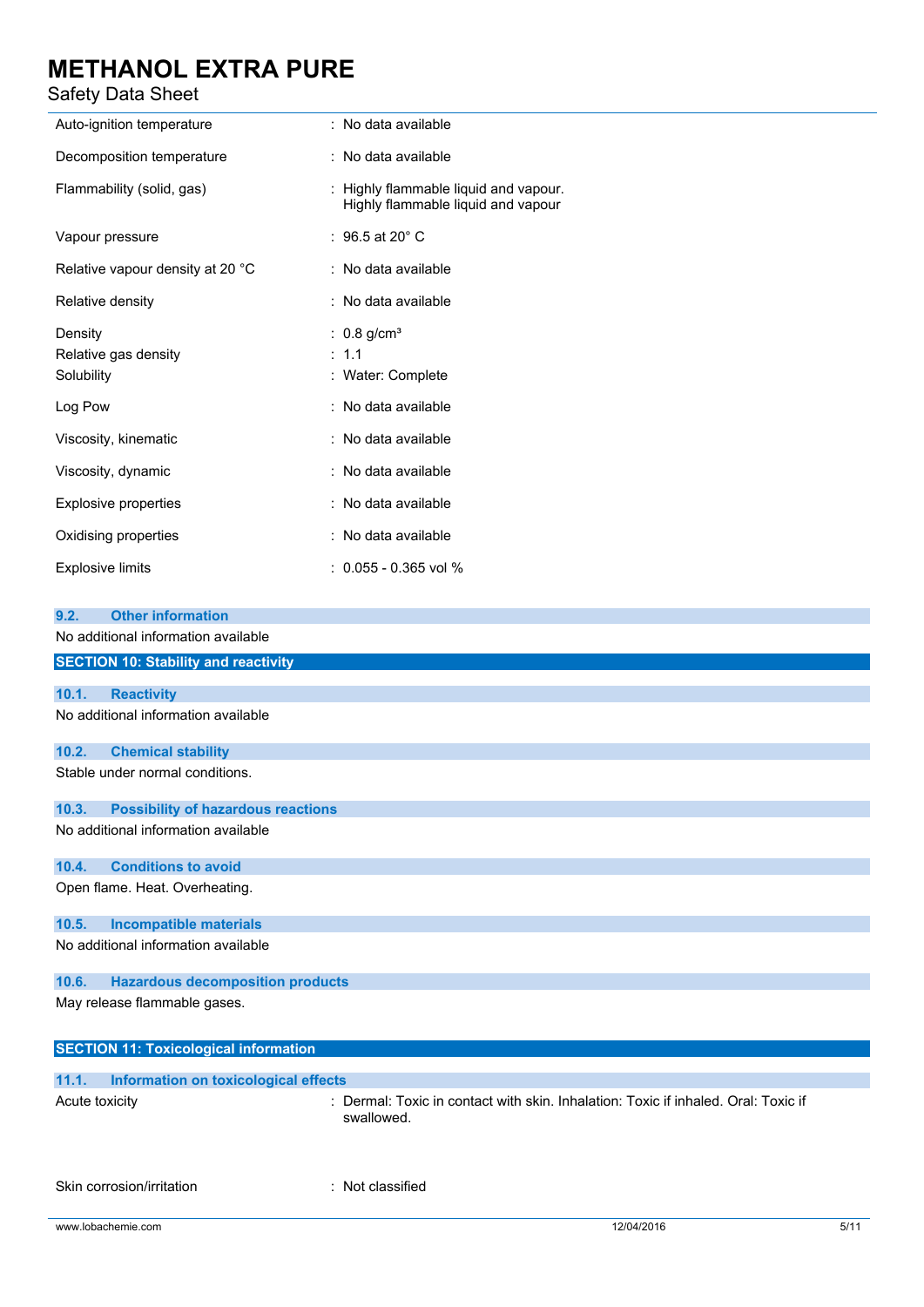| ouiuty Dutu Uniut                                               |                                                   |
|-----------------------------------------------------------------|---------------------------------------------------|
| Serious eye damage/irritation                                   | Not classified                                    |
| Respiratory or skin sensitisation                               | Not classified                                    |
| Germ cell mutagenicity                                          | Not classified                                    |
| Carcinogenicity                                                 | : Not classified                                  |
| Reproductive toxicity                                           | : Not classified                                  |
| Specific target organ toxicity (single<br>exposure)             | : Causes damage to organs.                        |
| Specific target organ toxicity (repeated<br>exposure)           | : Not classified                                  |
| Aspiration hazard                                               | : Not classified                                  |
| Potential adverse human health effects<br>and symptoms          | : Toxic if swallowed. Toxic in contact with skin. |
| <b>SECTION 12: Ecological information</b>                       |                                                   |
|                                                                 |                                                   |
| <b>Toxicity</b><br>12.1.<br>No additional information available |                                                   |
|                                                                 |                                                   |
| <b>Persistence and degradability</b><br>12.2.                   |                                                   |
| No additional information available                             |                                                   |
|                                                                 |                                                   |
| <b>Bioaccumulative potential</b><br>12.3.                       |                                                   |
| No additional information available                             |                                                   |
| <b>Mobility in soil</b><br>12.4.                                |                                                   |
| No additional information available                             |                                                   |
| <b>Results of PBT and vPvB assessment</b><br>12.5.              |                                                   |
| No additional information available                             |                                                   |
| <b>Other adverse effects</b><br>12.6.                           |                                                   |
| No additional information available                             |                                                   |

| <b>SECTION 13: Disposal considerations</b>    |                                                                             |  |
|-----------------------------------------------|-----------------------------------------------------------------------------|--|
| 13.1.<br><b>Waste treatment methods</b>       |                                                                             |  |
| Product/Packaging disposal<br>recommendations | $\therefore$ Dispose of contents/container to $\ldots$                      |  |
| Additional information                        | : Handle empty containers with care because residual vapours are flammable. |  |
| Ecology - waste materials                     | : Hazardous waste due to toxicity.                                          |  |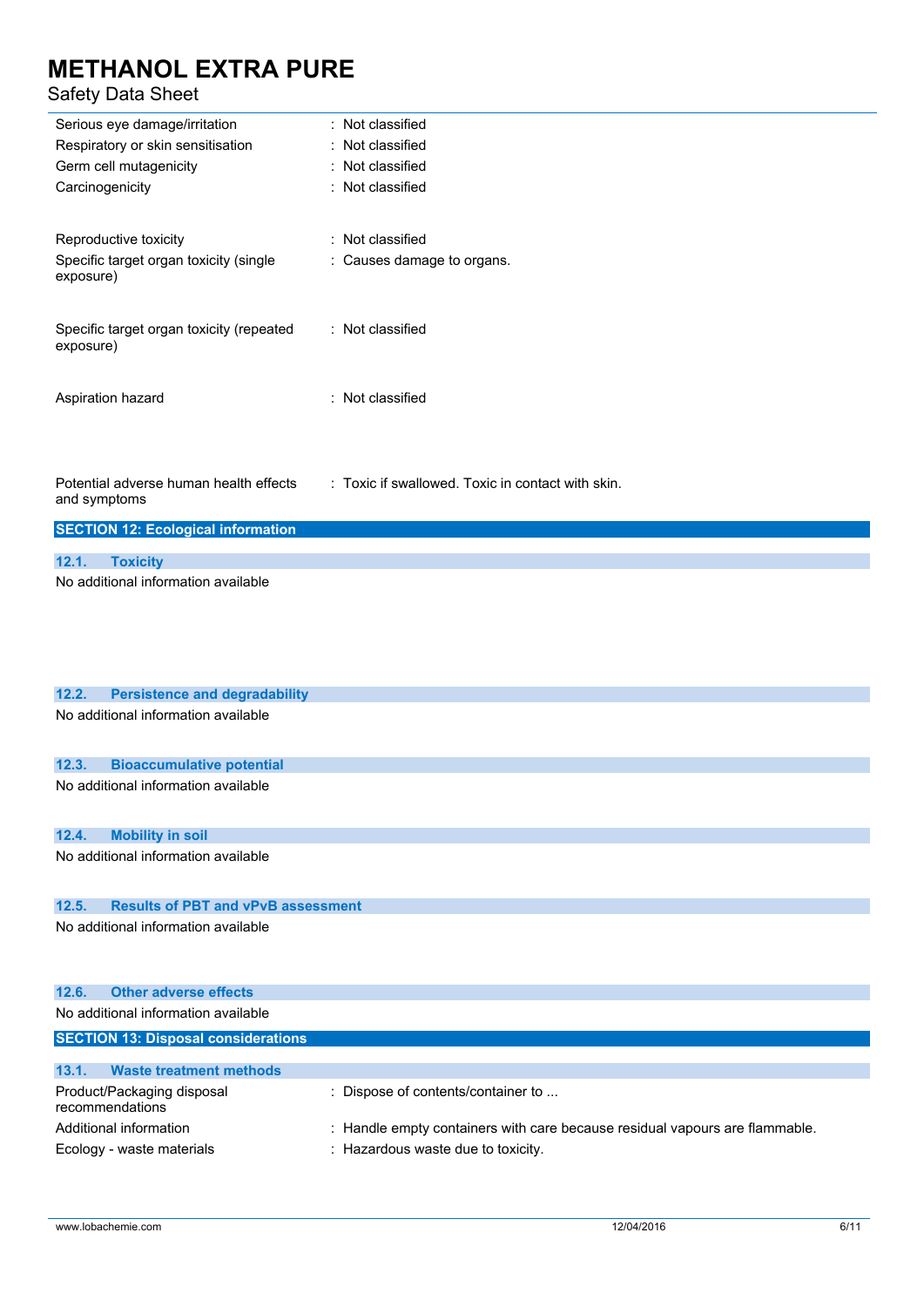Safety Data Sheet

### **SECTION 14: Transport information**

In accordance with ADR / RID / IMDG / IATA / ADN

| 14.1.<br><b>UN number</b><br>UN-No. (ADR)                  | : 1230                                      |
|------------------------------------------------------------|---------------------------------------------|
| UN-No. (IMDG)                                              | 1230                                        |
| UN-No.(IATA)                                               | 1230                                        |
| UN-No.(ADN)                                                | : 1230<br>: 1230                            |
| UN-No. (RID)                                               |                                             |
| 14.2.<br><b>UN proper shipping name</b>                    |                                             |
| Proper Shipping Name (ADR)                                 | : METHANOL                                  |
| Proper Shipping Name (IMDG)<br>Proper Shipping Name (IATA) | <b>METHANOL</b><br><b>METHANOL</b>          |
| Proper Shipping Name (ADN)                                 | ÷<br>METHANOL<br>÷                          |
| Proper Shipping Name (RID)                                 | : METHANOL                                  |
| Transport document description (ADR)                       | : UN 1230 METHANOL, 3 (6.1), II, (D/E)      |
| Transport document description (IMDG)                      | : UN 1230 METHANOL, 3 (6.1), II (12°C c.c.) |
| Transport document description (IATA)                      | : UN 1230 METHANOL, 3 (6.1), II             |
| Transport document description (ADN)                       | : UN 1230 METHANOL, 3 (6.1), II             |
| Transport document description (RID)                       | : UN 1230 METHANOL, 3 (6.1), II             |
| 14.3.<br><b>Transport hazard class(es)</b>                 |                                             |
| <b>ADR</b>                                                 |                                             |
| Transport hazard class(es) (ADR)<br>Danger labels (ADR)    | : 3(6.1)<br>: 3, 6.1                        |
|                                                            |                                             |
|                                                            |                                             |
| <b>IMDG</b>                                                |                                             |
| Transport hazard class(es) (IMDG)                          | : 3(6.1)                                    |
| Danger labels (IMDG)                                       | : 3, 6.1                                    |
|                                                            |                                             |
| <b>IATA</b>                                                |                                             |
| Transport hazard class(es) (IATA)                          | : 3(6.1)                                    |
| Hazard labels (IATA)                                       | : 3, 6.1                                    |
|                                                            |                                             |
|                                                            |                                             |
| <b>ADN</b>                                                 |                                             |
| Transport hazard class(es) (ADN)                           | : 3(6.1)                                    |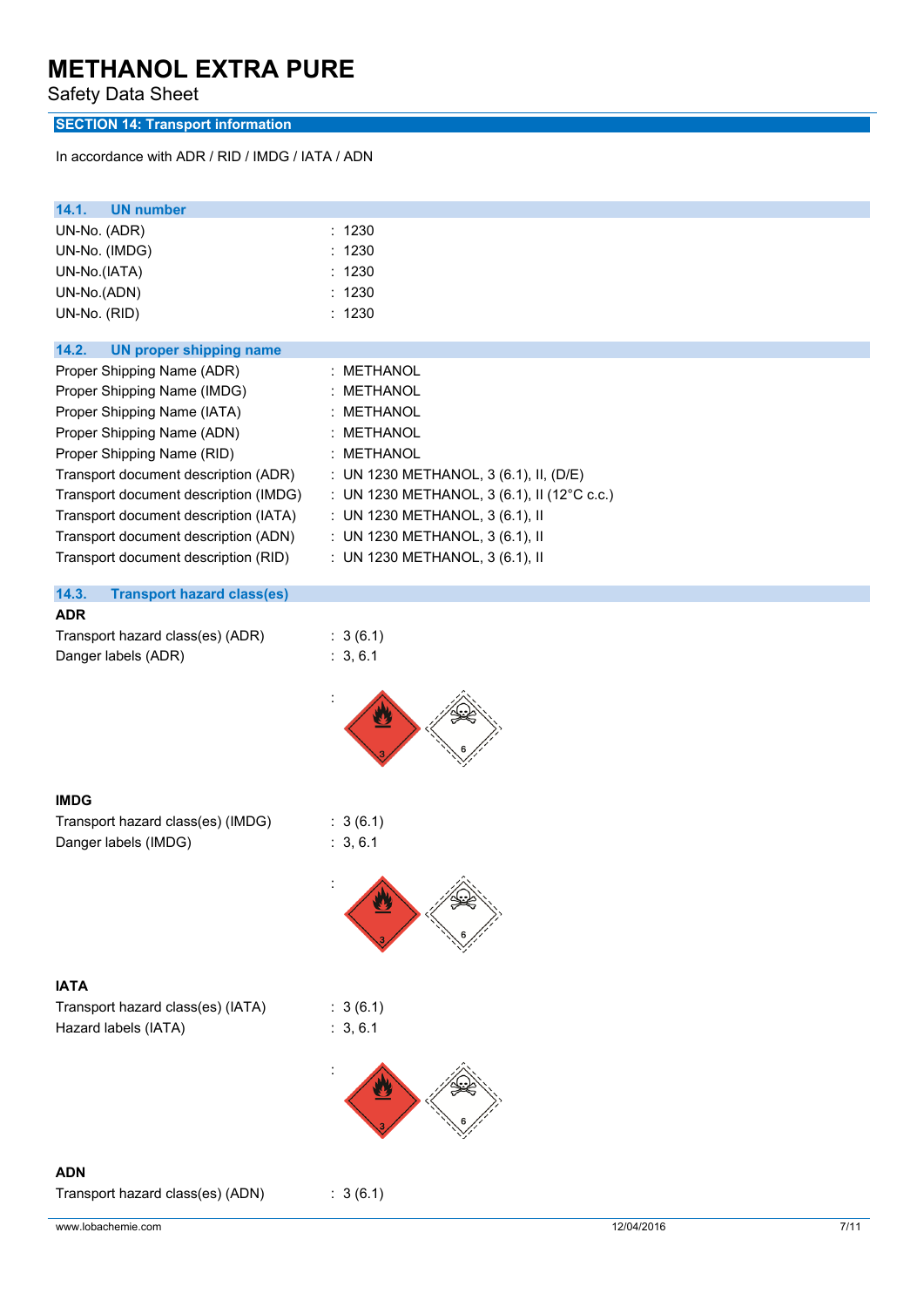| ----                                                    |                                          |
|---------------------------------------------------------|------------------------------------------|
| Danger labels (ADN)                                     | : 3, 6.1                                 |
|                                                         |                                          |
| <b>RID</b>                                              |                                          |
| Transport hazard class(es) (RID)<br>Danger labels (RID) | : 3(6.1)<br>: 3, 6.1                     |
|                                                         |                                          |
| 14.4.<br><b>Packing group</b>                           |                                          |
| Packing group (ADR)                                     | $\pm$ 11                                 |
| Packing group (IMDG)                                    | $\therefore$ II                          |
| Packing group (IATA)                                    | $\therefore$ II                          |
| Packing group (ADN)                                     | $\therefore$ II                          |
| Packing group (RID)                                     | $\therefore$ II                          |
| 14.5.<br><b>Environmental hazards</b>                   |                                          |
| Dangerous for the environment                           | : No                                     |
| Marine pollutant                                        | : No                                     |
| Other information                                       | : No supplementary information available |
| <b>Special precautions for user</b><br>14.6.            |                                          |
| - Overland transport                                    |                                          |
| Classification code (ADR)                               | $:$ FT1                                  |
| Special provision (ADR)                                 | : 279                                    |
| $I$ imited quantities $(ADR)$                           | $\cdot$ 11                               |

| Special provision (ADR)                                                    | 21 Y          |
|----------------------------------------------------------------------------|---------------|
| Limited quantities (ADR)                                                   | : 1L          |
| Excepted quantities (ADR)                                                  | E2            |
| Packing instructions (ADR)                                                 | : P001, IBC02 |
| Mixed packing provisions (ADR)                                             | <b>MP19</b>   |
| Portable tank and bulk container<br>instructions (ADR)                     | : T7          |
| Portable tank and bulk container special<br>provisions (ADR)               | : TP2         |
| Tank code (ADR)                                                            | L4BH          |
| Tank special provisions (ADR)                                              | : TU15        |
| Vehicle for tank carriage                                                  | : FL          |
| Transport category (ADR)                                                   | : 2           |
| Special provisions for carriage - Loading,<br>unloading and handling (ADR) | : CV13, CV28  |
| Special provisions for carriage - Operation : S2, S19<br>(ADR)             |               |
| Hazard identification number (Kemler No.)                                  | :336          |
| Orange plates                                                              | 336           |
|                                                                            |               |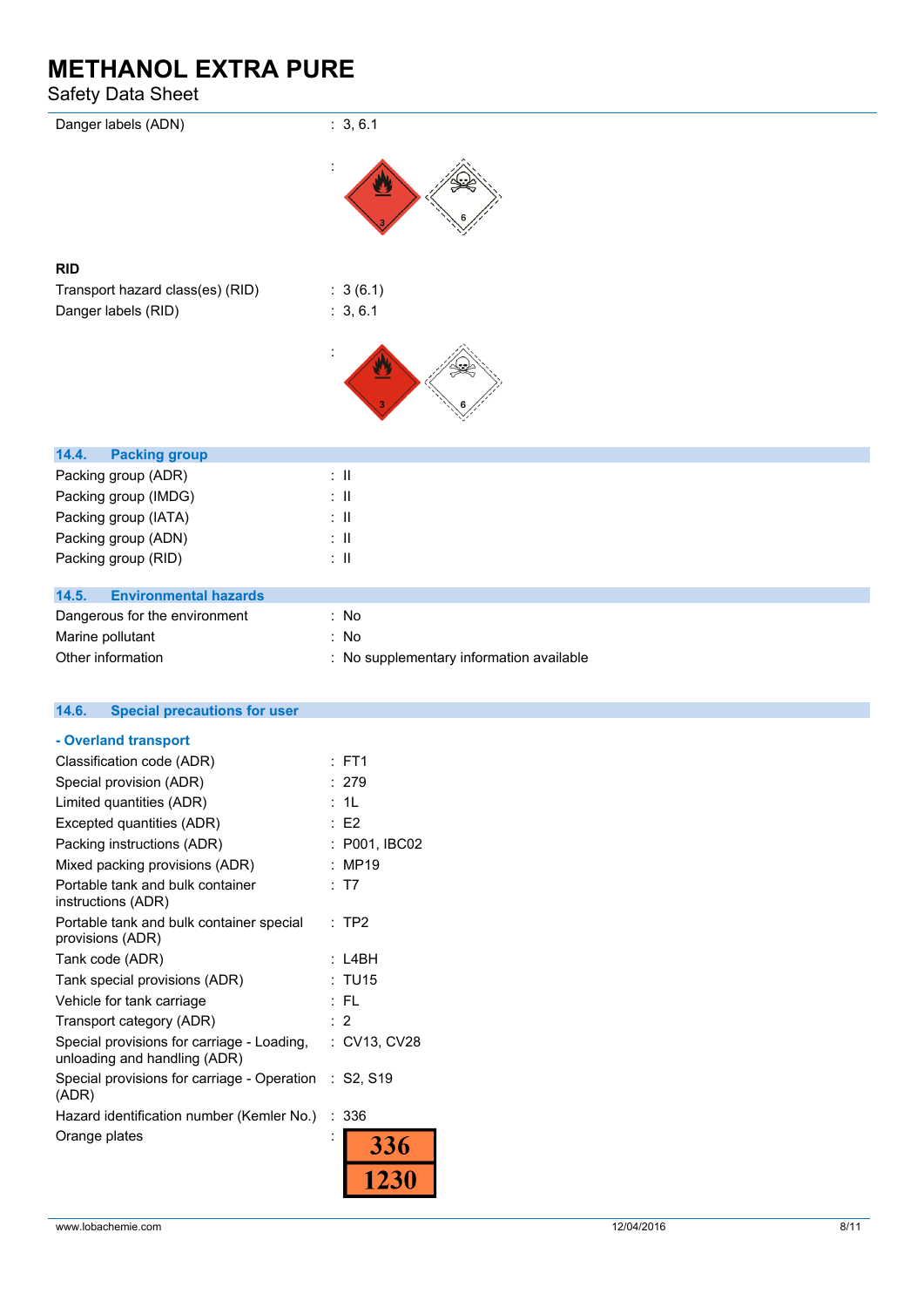| Tunnel restriction code (ADR)            | : D/E                  |
|------------------------------------------|------------------------|
| EAC code                                 | : •2WE                 |
| APP code                                 | : A(f)                 |
| - Transport by sea                       |                        |
| Special provision (IMDG)                 | : 279                  |
| Limited quantities (IMDG)                | : 1L                   |
| Excepted quantities (IMDG)               | E2                     |
| Packing instructions (IMDG)              | : P001                 |
| IBC packing instructions (IMDG)          | $\therefore$ IBC02     |
| Tank instructions (IMDG)                 | : T7                   |
| Tank special provisions (IMDG)           | :TP2                   |
| EmS-No. (Fire)                           | $: F-E$                |
| EmS-No. (Spillage)                       | $: S-D$                |
|                                          |                        |
| Stowage category (IMDG)                  | : B                    |
| Stowage and handling (IMDG)              | $:$ SW2                |
| Flash point (IMDG)                       | : $12^{\circ}$ C c.c.  |
| MFAG-No                                  | ÷<br>131               |
| - Air transport                          |                        |
| PCA Excepted quantities (IATA)           | $\therefore$ E2        |
| PCA Limited quantities (IATA)            | : Y341                 |
| PCA limited quantity max net quantity    | : 1L                   |
| (IATA)                                   |                        |
| PCA packing instructions (IATA)          | : 352                  |
| PCA max net quantity (IATA)              | : 1L                   |
| CAO packing instructions (IATA)          | : 364                  |
| CAO max net quantity (IATA)              | 60L<br>÷.              |
| Special provision (IATA)                 | : A104, A113           |
| ERG code (IATA)                          | : 3L                   |
| - Inland waterway transport              |                        |
| Classification code (ADN)                | $:$ FT1                |
| Special provisions (ADN)                 | : 279,802              |
| Limited quantities (ADN)                 | : 1L                   |
| Excepted quantities (ADN)                | : E2                   |
|                                          | $\pm$ T                |
| Carriage permitted (ADN)                 |                        |
| Equipment required (ADN)                 | $:$ PP, EP, EX, TOX, A |
| Ventilation (ADN)                        | : VE01, VE02           |
| Number of blue cones/lights (ADN)        | : 2                    |
| - Rail transport                         |                        |
| Classification code (RID)                | : FT1                  |
| Special provision (RID)                  | : 279                  |
| Limited quantities (RID)                 | : 1L                   |
| Excepted quantities (RID)                | E2                     |
| Packing instructions (RID)               | : P001, IBC02          |
| Mixed packing provisions (RID)           | : MP19                 |
| Portable tank and bulk container         | : T7                   |
| instructions (RID)                       |                        |
| Portable tank and bulk container special | $:$ TP2                |
| provisions (RID)                         |                        |
| Tank codes for RID tanks (RID)           | : L4BH                 |
| Special provisions for RID tanks (RID)   | : TU15                 |
| Transport category (RID)                 | $\therefore$ 2         |
|                                          |                        |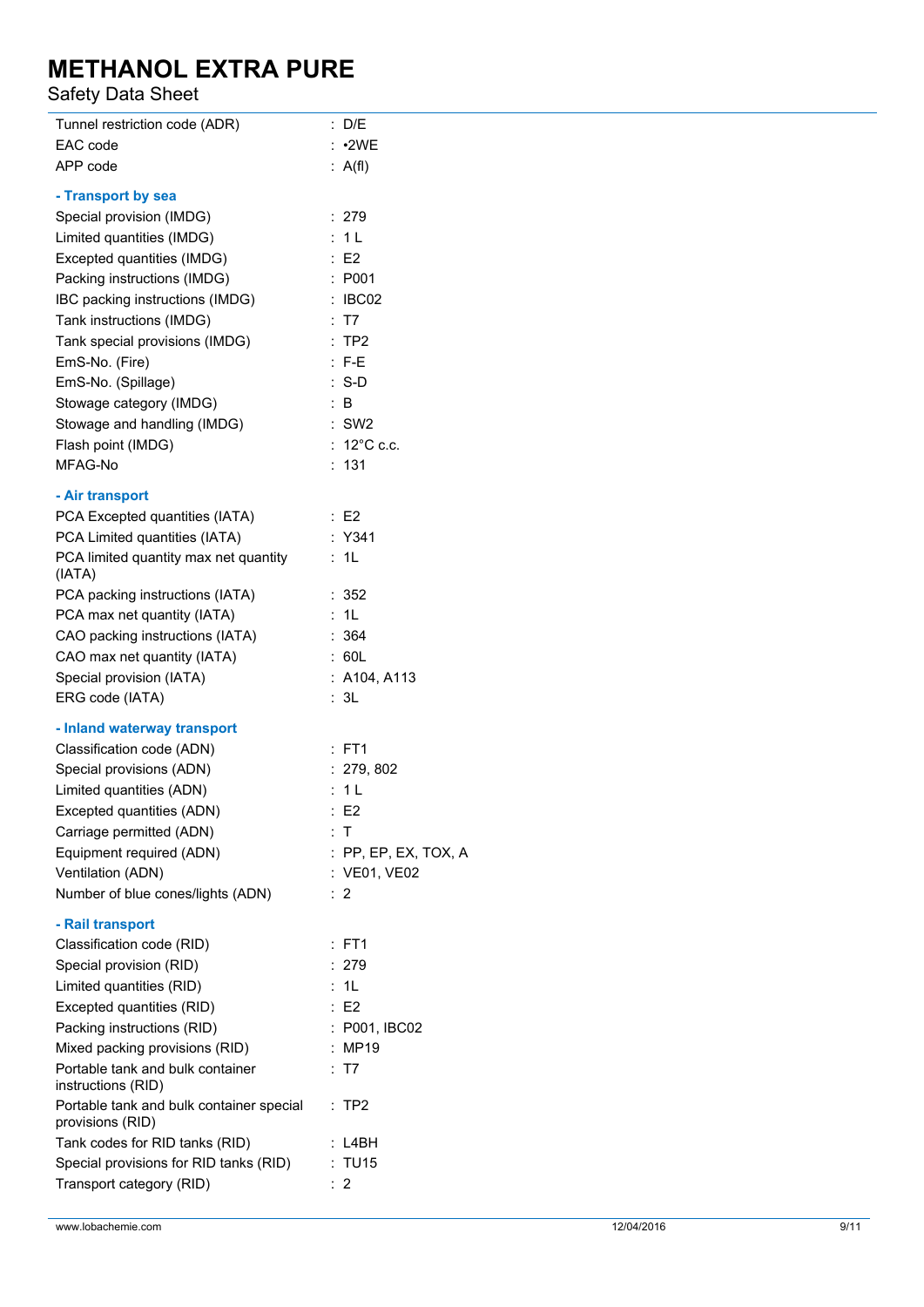### Safety Data Sheet

| Special provisions for carriage – Loading<br>and unloading (RID) | : CW13. CW28 |
|------------------------------------------------------------------|--------------|
| Colis express (express parcels) (RID)                            | CE7          |
| Hazard identification number (RID)                               | - 336        |
|                                                                  |              |

**14.7. Transport in bulk according to Annex II of MARPOL 73/78 and the IBC Code**

Not applicable

**SECTION 15: Regulatory information**

**15.1. Safety, health and environmental regulations/legislation specific for the substance or mixture**

#### **15.1.1. EU-Regulations**

No REACH Annex XVII restrictions

METHANOL EXTRA PURE is not on the REACH Candidate List METHANOL EXTRA PURE is not on the REACH Annex XIV List

#### **15.1.2. National regulations**

#### **Germany**

| AwSV/VwVwS Annex reference                                                     | : Water hazard class (WGK) 1, slightly hazardous to water (Classification according to<br>VwVwS, Annex 2; WGK No 145)       |
|--------------------------------------------------------------------------------|-----------------------------------------------------------------------------------------------------------------------------|
| 12th Ordinance Implementing the Federal<br>Immission Control Act - 12. BlmSchV | : Is not subject of the 12. BlmSchV (Hazardous Incident Ordinance)                                                          |
| <b>Denmark</b>                                                                 |                                                                                                                             |
| Class for fire hazard                                                          | $\therefore$ Class I-1                                                                                                      |
| Store unit                                                                     | $\pm$ 1 liter                                                                                                               |
| <b>Classification remarks</b>                                                  | : F <flam. 2="" liq.="">; Emergency management guidelines for the storage of flammable<br/>liquids must be followed</flam.> |
| Recommendations Danish Regulation                                              | : Young people below the age of 18 years are not allowed to use the product                                                 |
|                                                                                | Pregnant/breastfeeding women working with the product must not be in direct<br>contact with the product                     |

#### **15.2. Chemical safety assessment**

No additional information available

**SECTION 16: Other information**

Full text of R-, H- and EUH-phrases:

| ∖Dermal.<br>Acute<br>'ox.         | شcategory<br>toxicity<br>Acute<br>`rmal),<br>(der<br>. .                  |
|-----------------------------------|---------------------------------------------------------------------------|
| Acute<br>(Inh<br>nalation<br>'ox. | ∵ateɑorv.<br>. unha <sub>u</sub> ) <sup>ر</sup><br>toxicity<br>Acute<br>ັ |